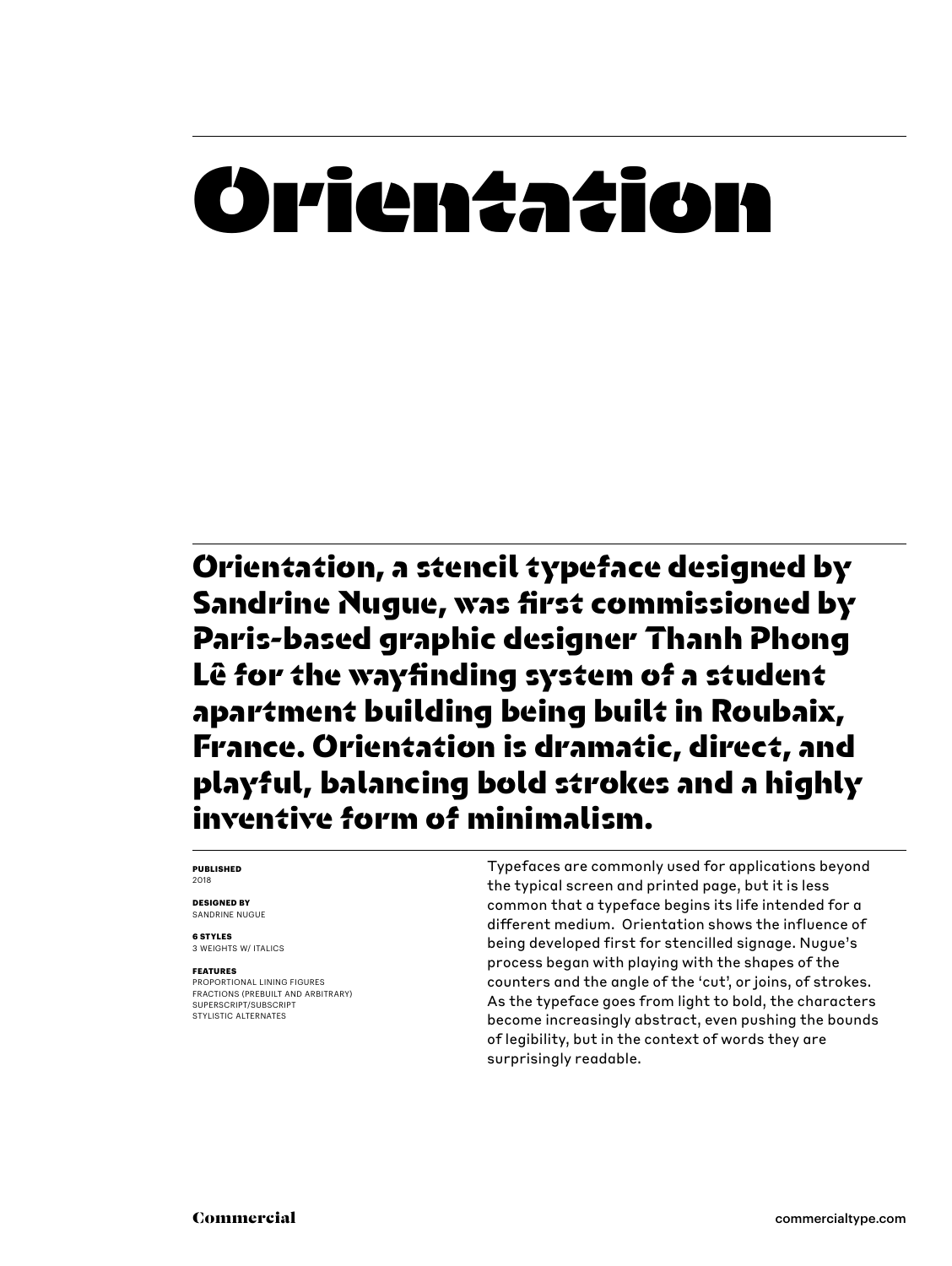### Orientation Light *Orientation Light Italic* Orientation Regular *Orientation Regular Italic* **Orientation Bold** *Orientation Bold Italic*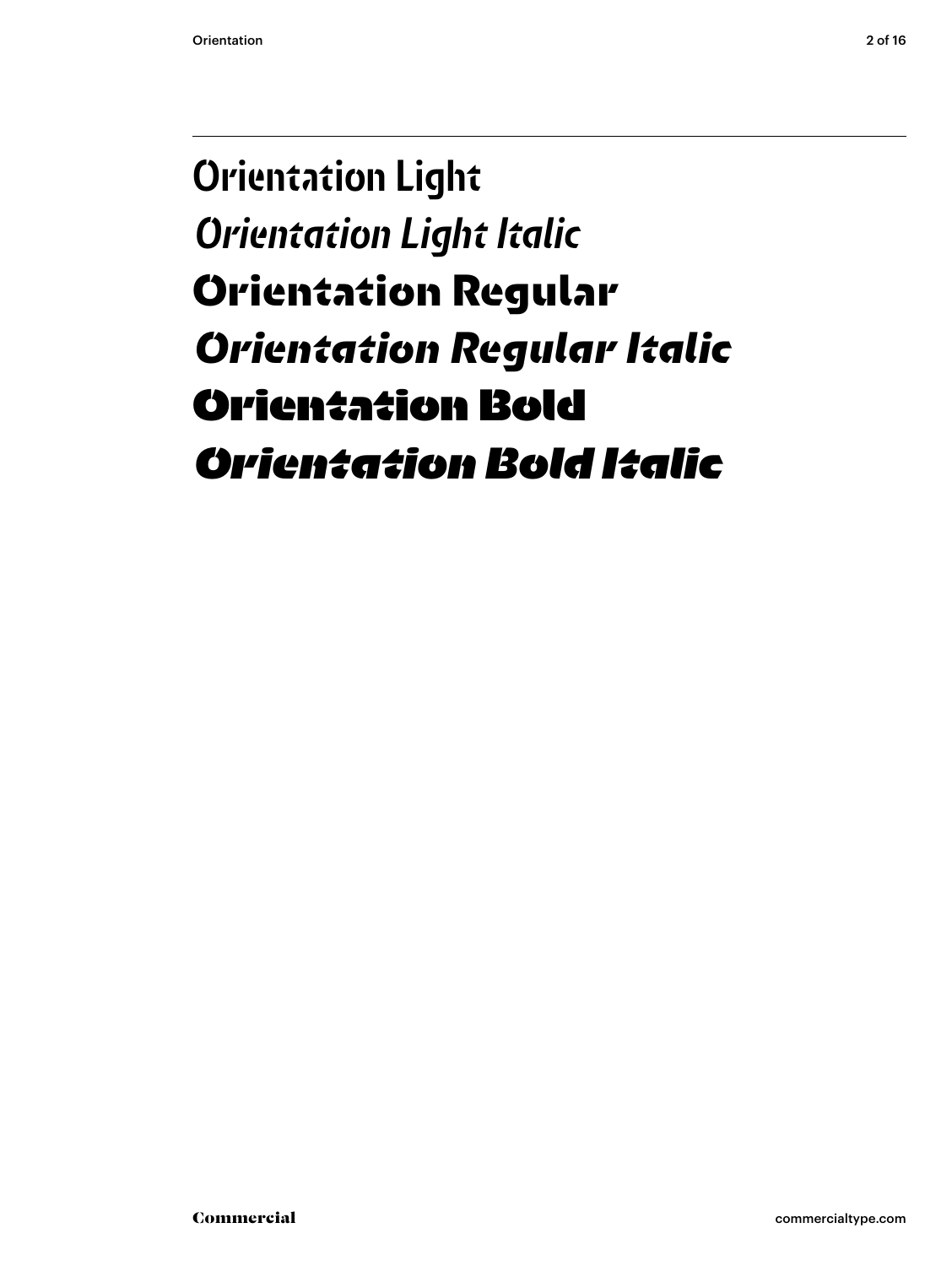# Framkvæma REQUIRING Atmosphere

ORIENTATION LIGHT, 100 PT

# *Significance PROLOGUE Raffigurava*

ORIENTATION LIGHT ITALIC, 100 PT

Commercial commercialtype.com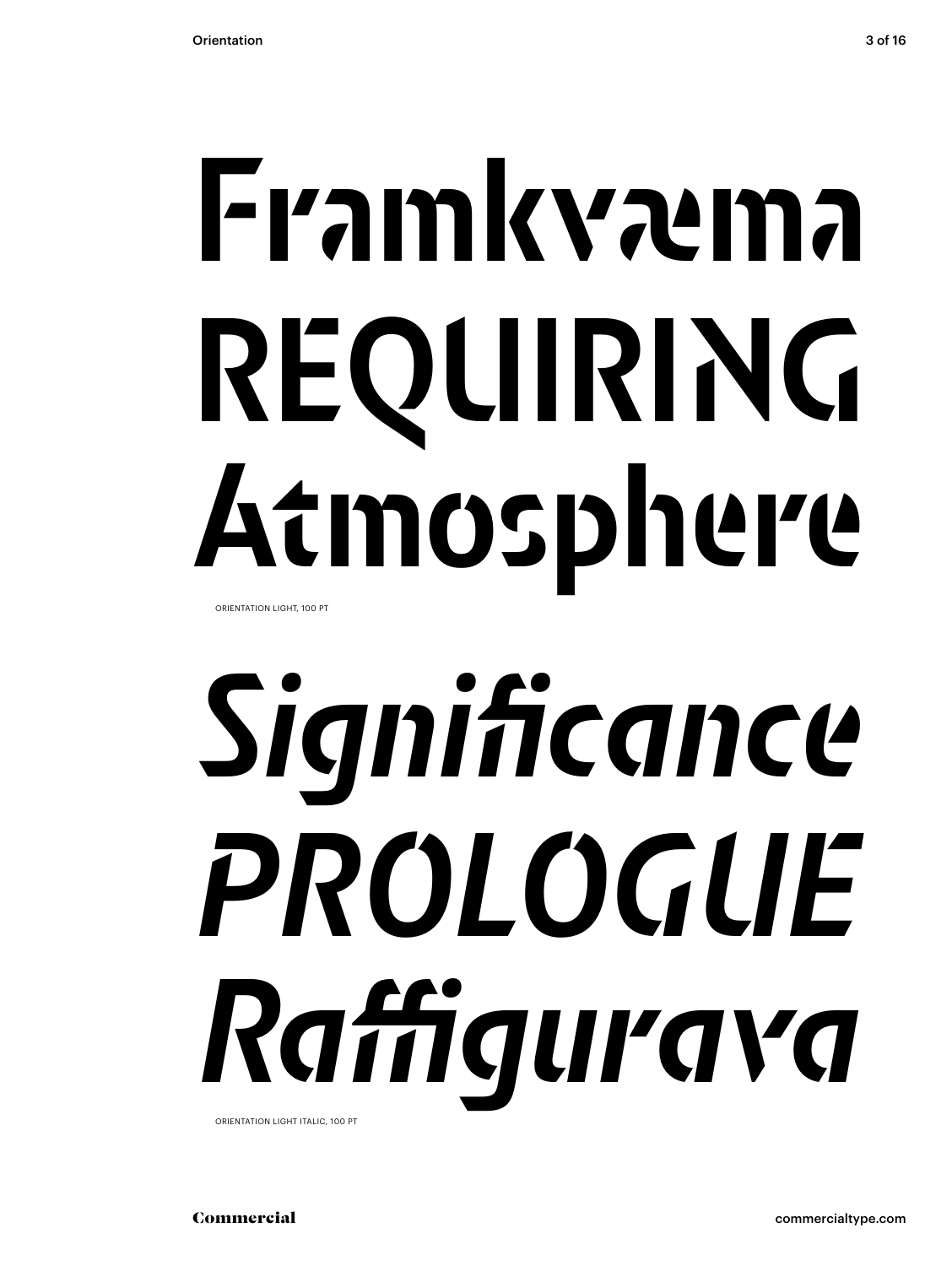# Sequence PLANÈTE Tectónica

ORIENTATION REGULAR, 100 PT

# *Objection AIRPORT Anunțată*

ORIENTATION REGULAR ITALIC, 100 PT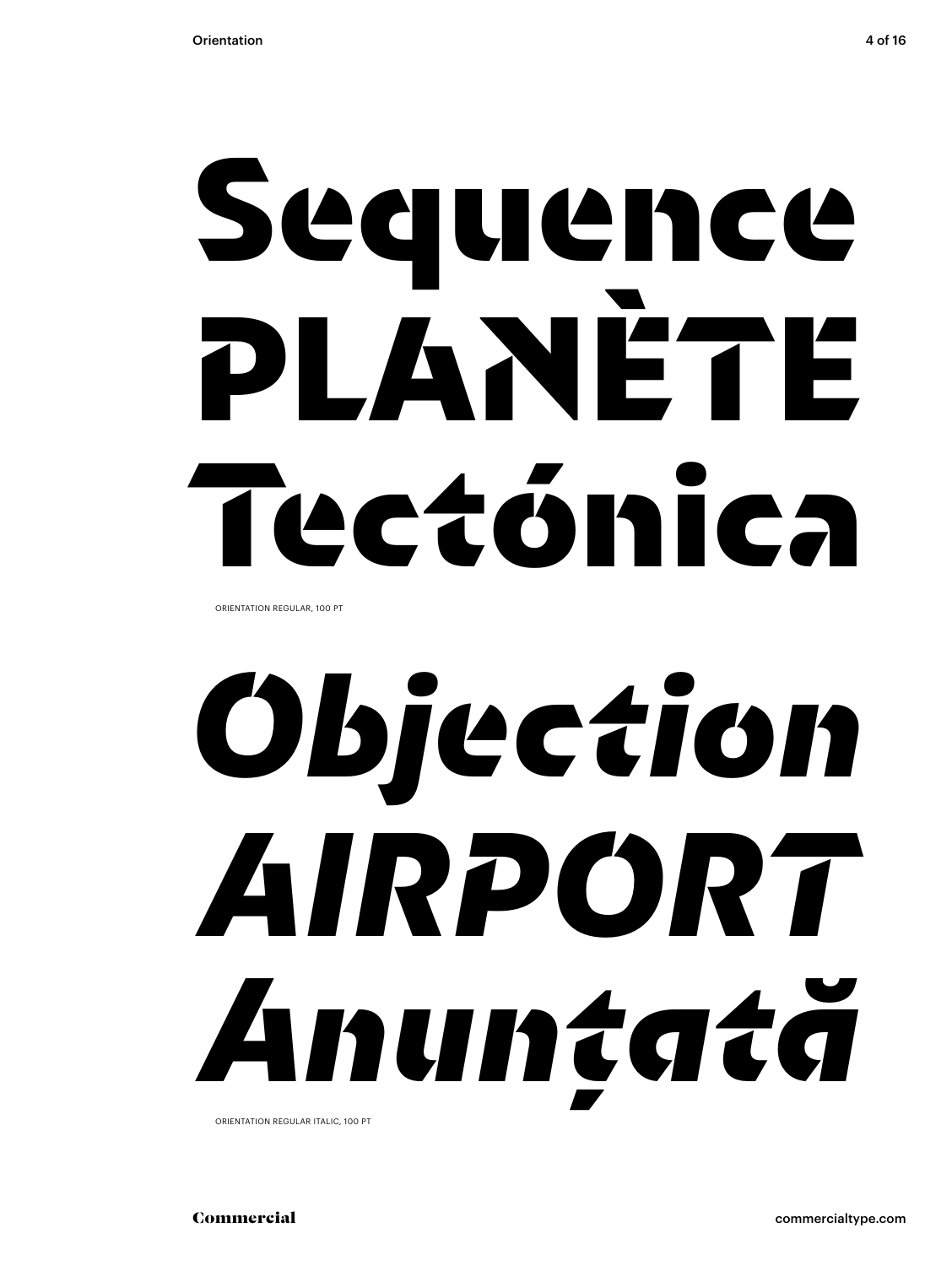# **Kalmuck THEORY Capacity** ORIENTATION BOLD, 100 PT

# *Telúrica FORSØK Measure*

ORIENTATION BOLD ITALIC, 100 PT [ALTERNATE l]

Commercial commercialtype.com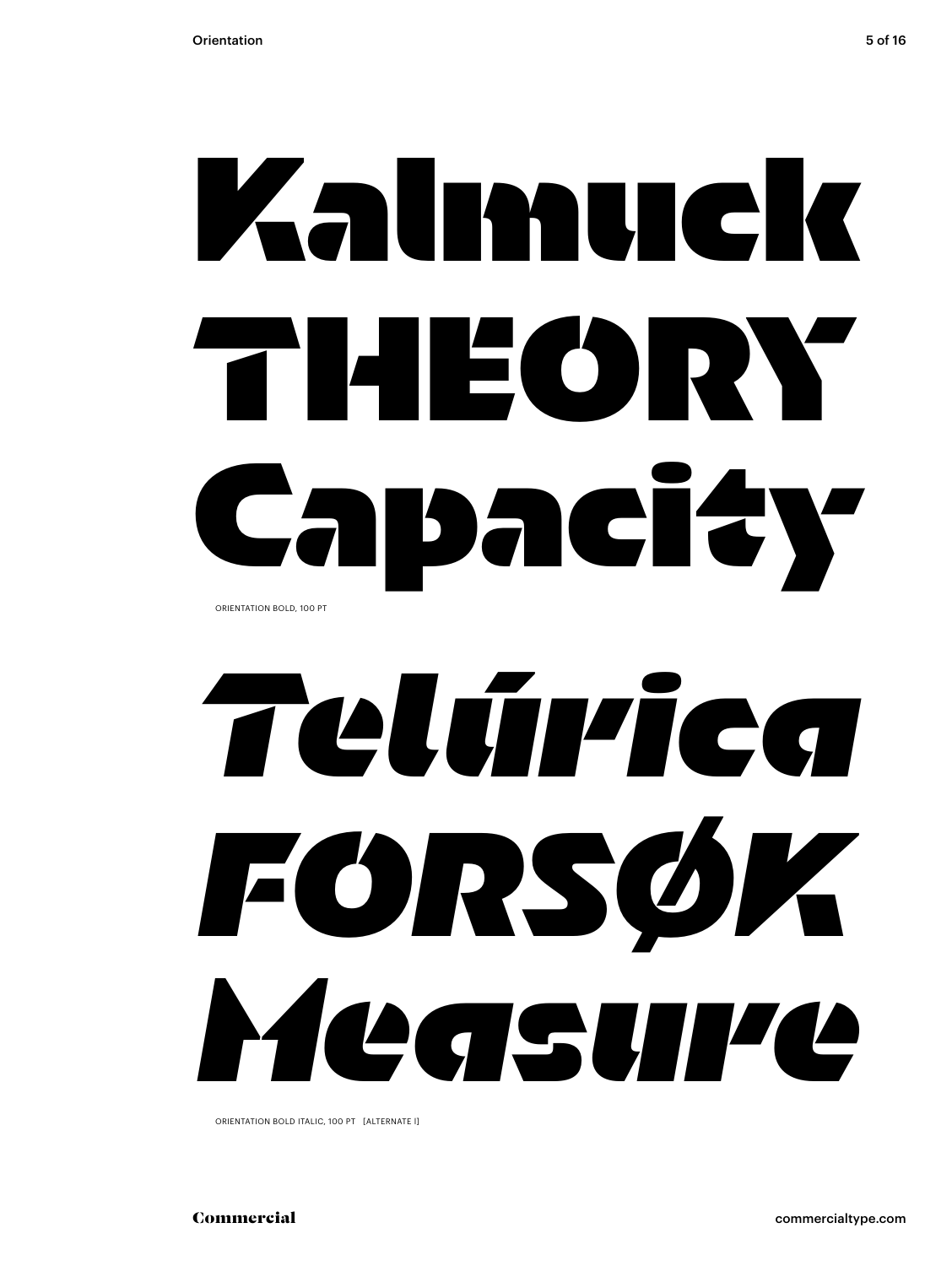## CONTRIBUTORS Proporcionalidad ORIENTATION LIGHT, 70 P

## *RITROVAMENTO Antroposočijalni*

ORIENTATION LIGHT ITALIC, 70 PT [ALTERNATE R]

## ZYGOMORPH Weißrussland

ORIENTATION REGULAR, 70 PT

## *CHIPMAKING Formørkelser*

ORIENTATION REGULAR ITALIC, 70 PT [ALTERNATE l]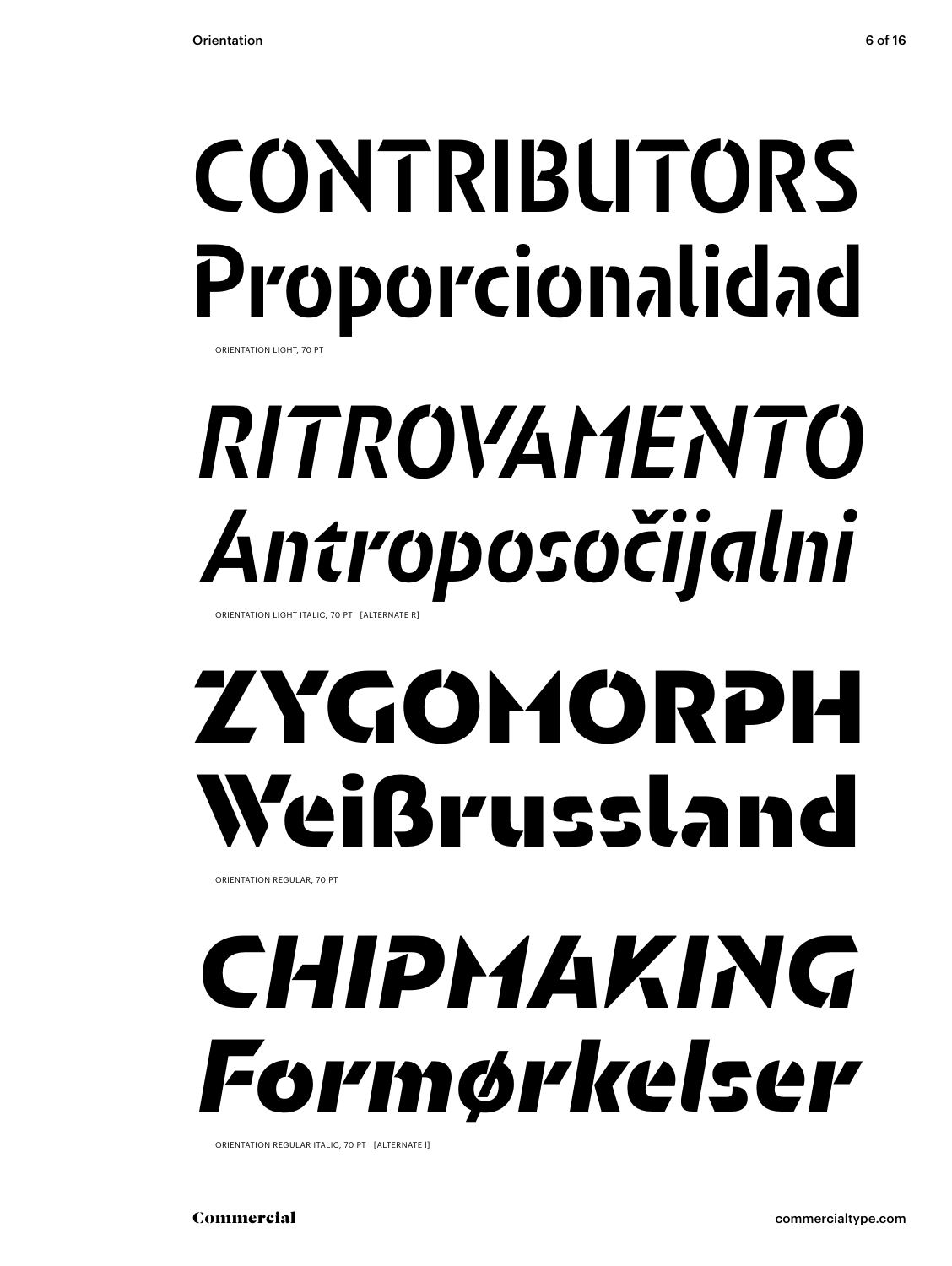## **CHROMATIC Achiziționat** ORIENTATION BOLD, 70 PT

## *VEISTOKSIN Tessellation*

ORIENTATION BOLD ITALIC, 70 PT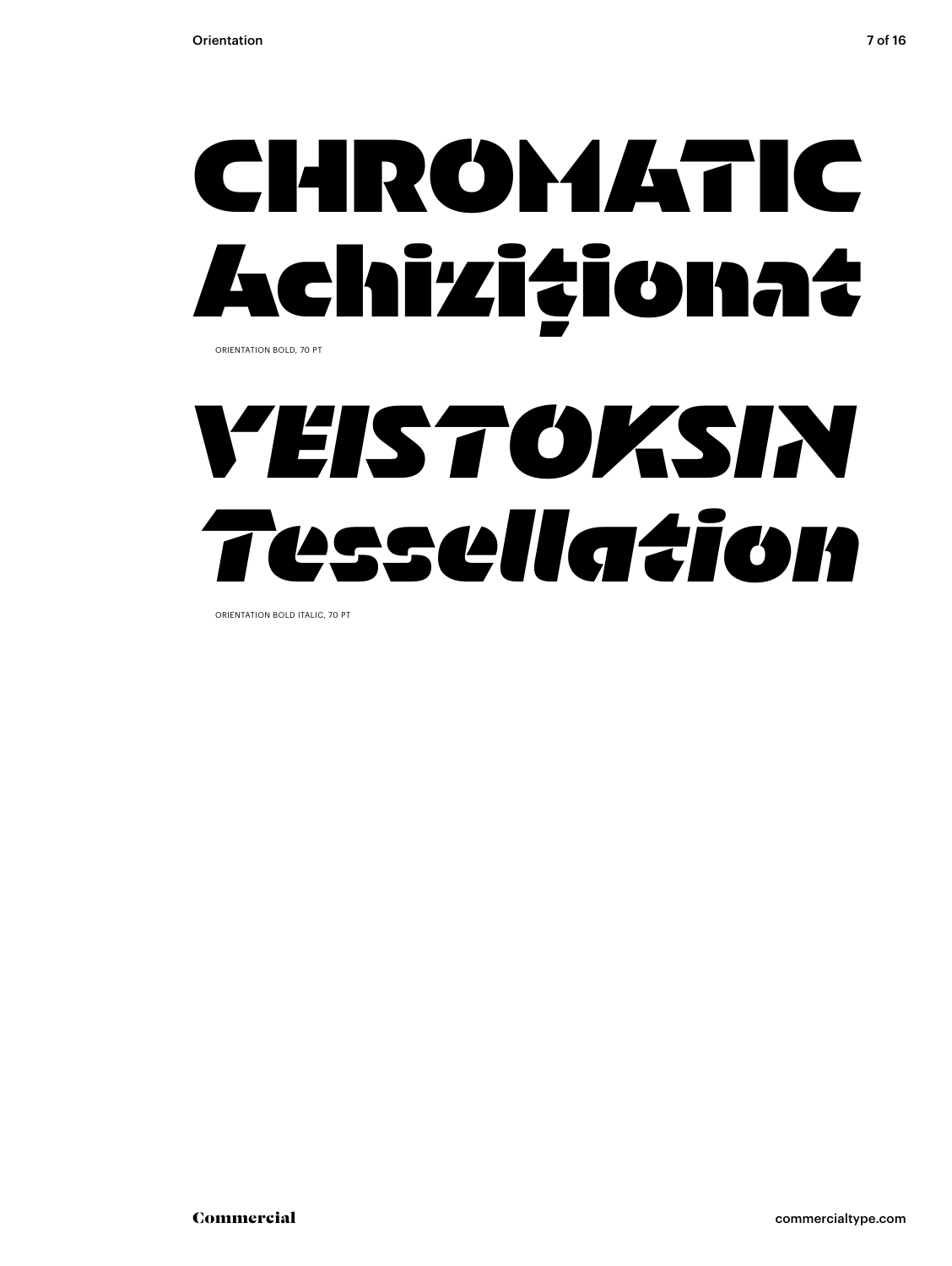## Fuses Old & Avant Garde Style DISTINCT USER PERMISSION Kształtowanie stref zabudowy

ORIENTATION LIGHT, 40 PT

## *Ang kahulugan at saklaw nito COLLÈGES DES BEAUX-ARTS Newly independent judiciaries*

ORIENTATION LIGHT ITALIC, 40 PT [ALTERNATE j]

## New Summer Collection DEPLOYED RESOURCES 110 arquitectos del siglo

ORIENTATION REGULAR, 40 PT

### *Kontext erkennbar wird HIGHWAY 101, IN MARIN More than 142,460 calls*

ORIENTATION REGULAR ITALIC, 40 PT [ALTERNATE W w]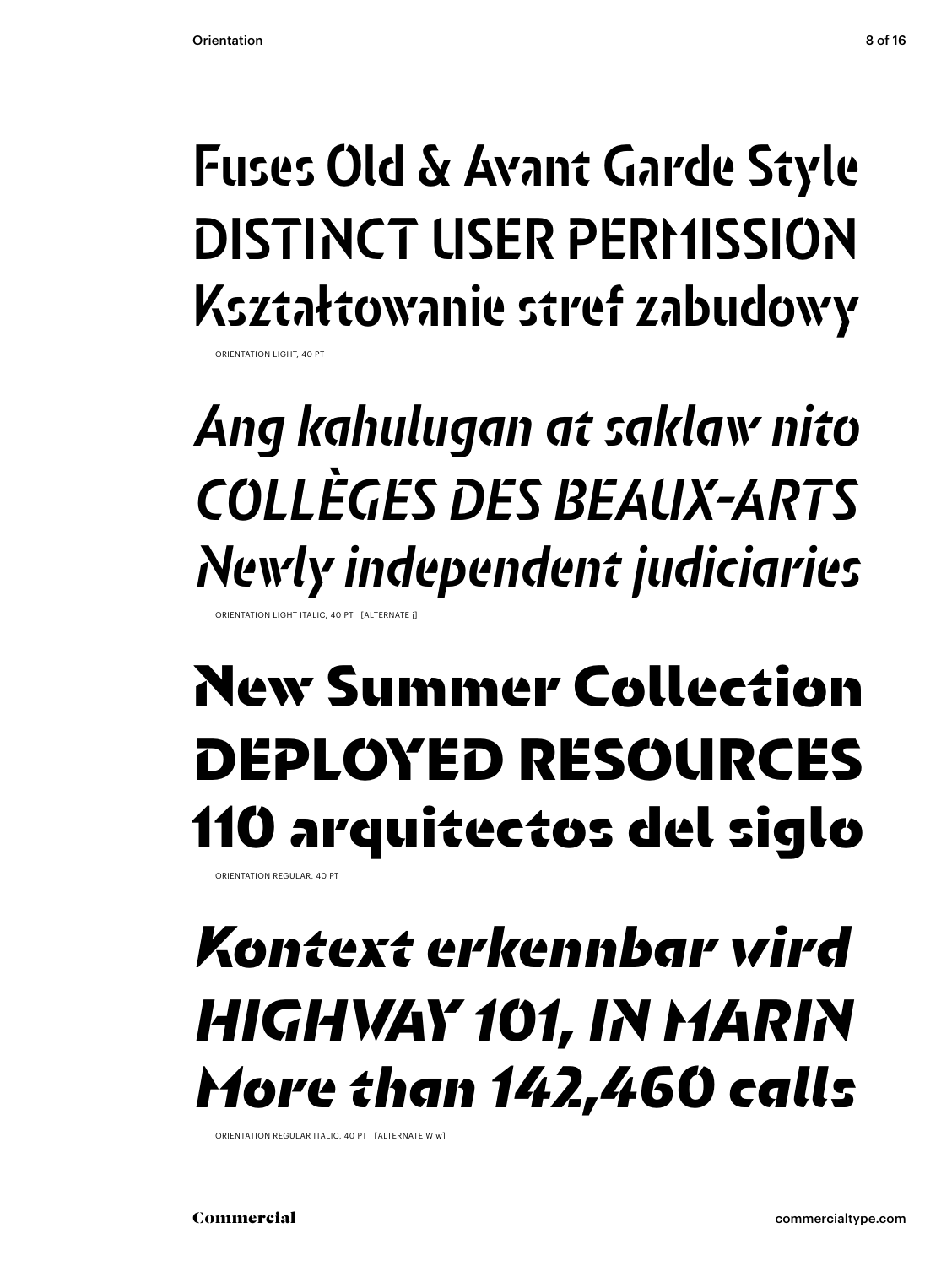### **Ships fully assembled ÖVERENSSTÄMMELSE Raising another 7.56%**

ORIENTATION BOLD, 40 PT [ALTERNATE l]

### *Artificial intelligence IMPRENSA NACIONAL Njegove građevine su*

ORIENTATION BOLD ITALIC, 40 PT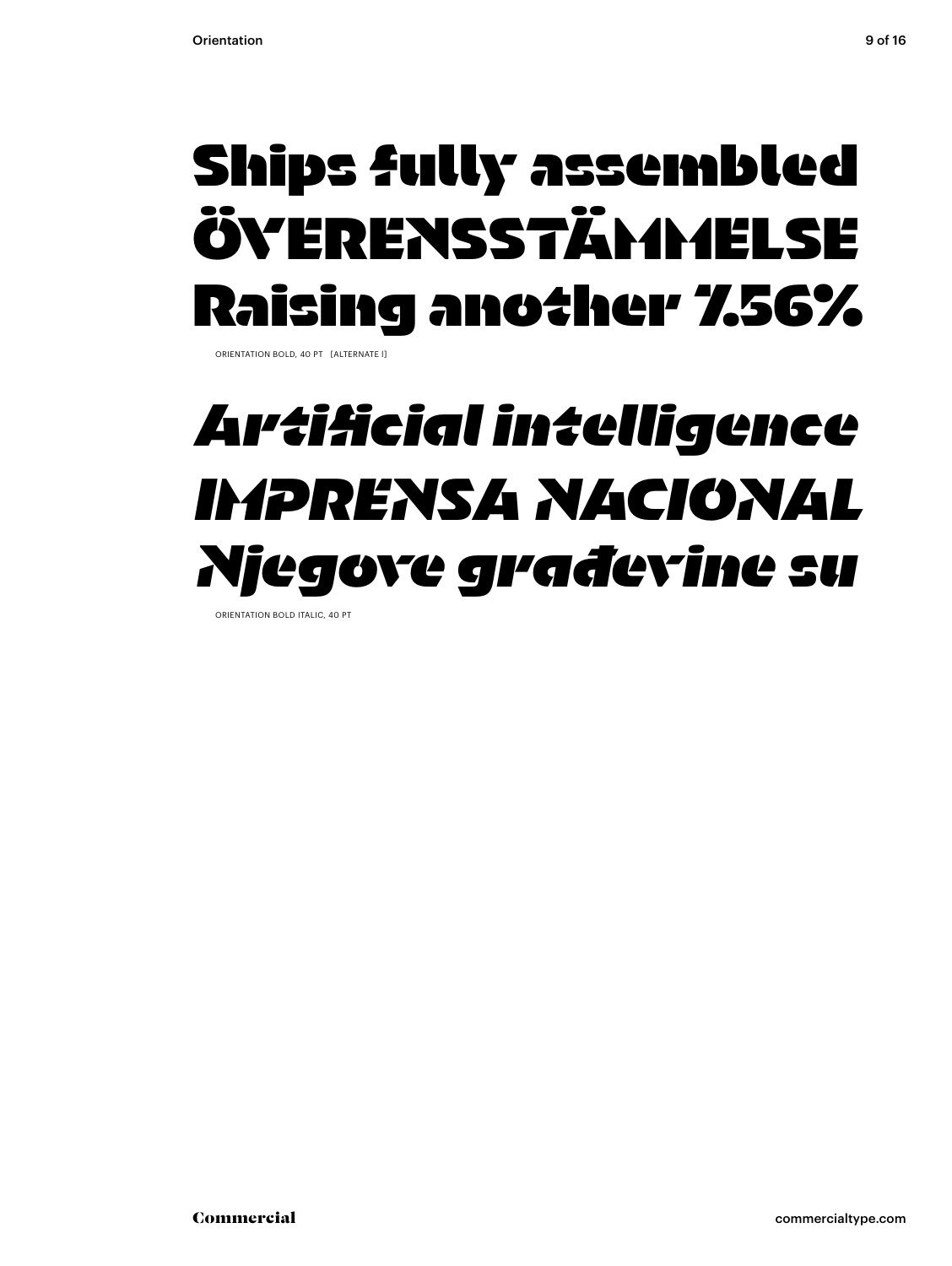La sua produzione di tappeti, tessuti, mobili, quindi MANAGED TO REDUCE FUEL CONSUMPTION 4% Rooted deeply in prestigious Washington law firms

ORIENTATION LIGHT, 24 PT [ALTERNATE R]

*By 1982 their first full-scale orbiter was rolled out APPRENTISSAGE ET INFLUENCES ARTISTIQUES Manages all influences of aerodynamic turbulence*

ORIENTATION LIGHT ITALIC, 24 PT [ALTERNATE B R l w 2]

Arts-and-craftsbeweging namen ze toch MIAŁA ZNACZĄCY WPŁYW NA ROZWÓJ 14 neighborhood improvement districts

ORIENTATION REGULAR, 24 PT

*Repertoire of contemporary furnishings NORDØST AF NORDKANALEN, I ØST AF Construi o casă după propriul său design*

ORIENTATION REGULAR ITALIC, 24 PT

**Endüstri devriminin sosyal, ahlaksal VISZONT LÉNYEGÉBEN KLASSZIKUS Sähköstä 72% tuotetaan fossiilisilla**

ORIENTATION BOLD, 24 PT [ALTERNATE l %]

*Klofnar svo aftur við Færeyjahrygg HAN VAR URSPRUNGLIGEN MÅLARE Utamanya adalah karya seni dibuat* 

ORIENTATION BOLD ITALIC, 24 PT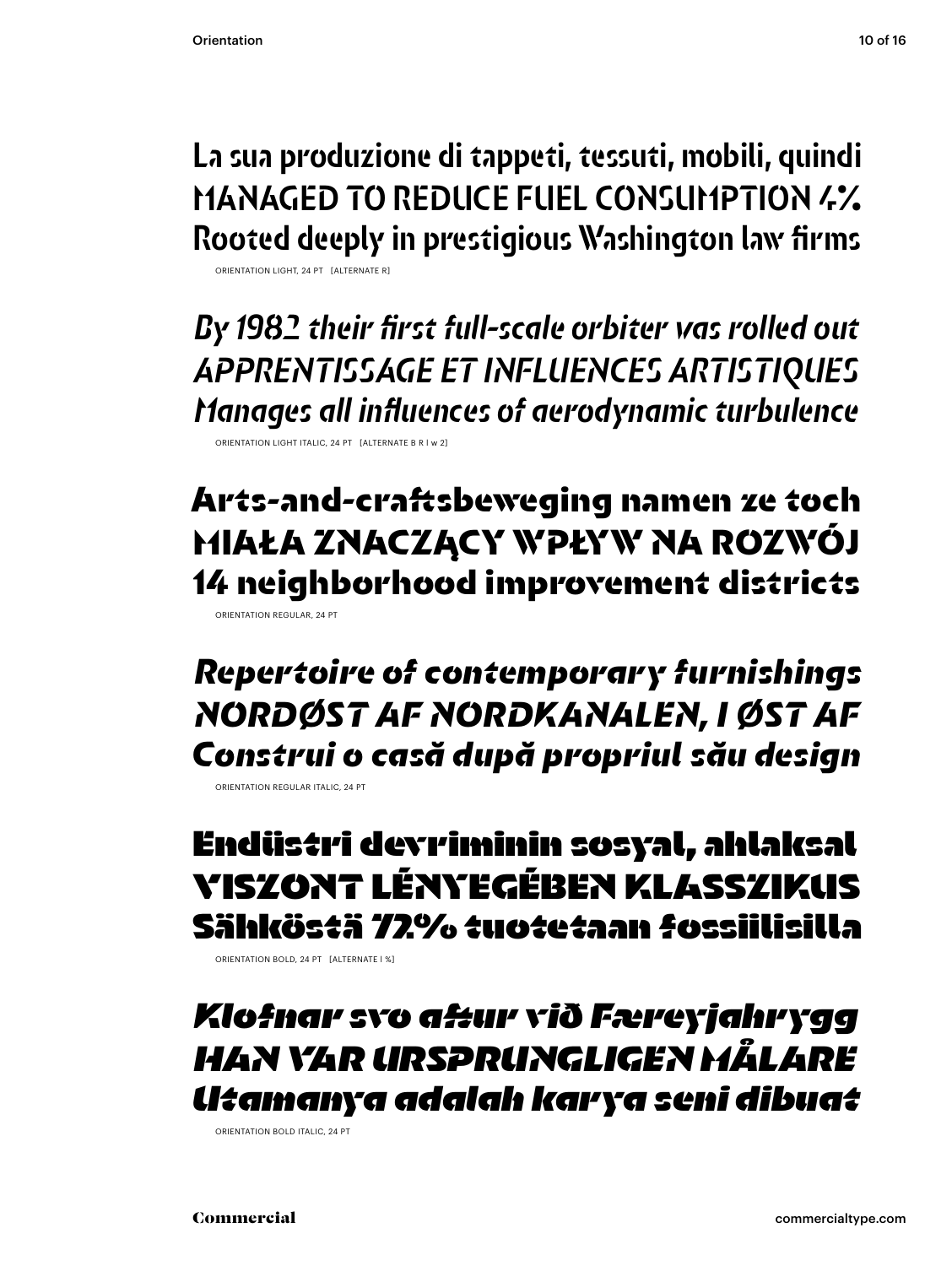

ORIENTATION BOLD, 60 PT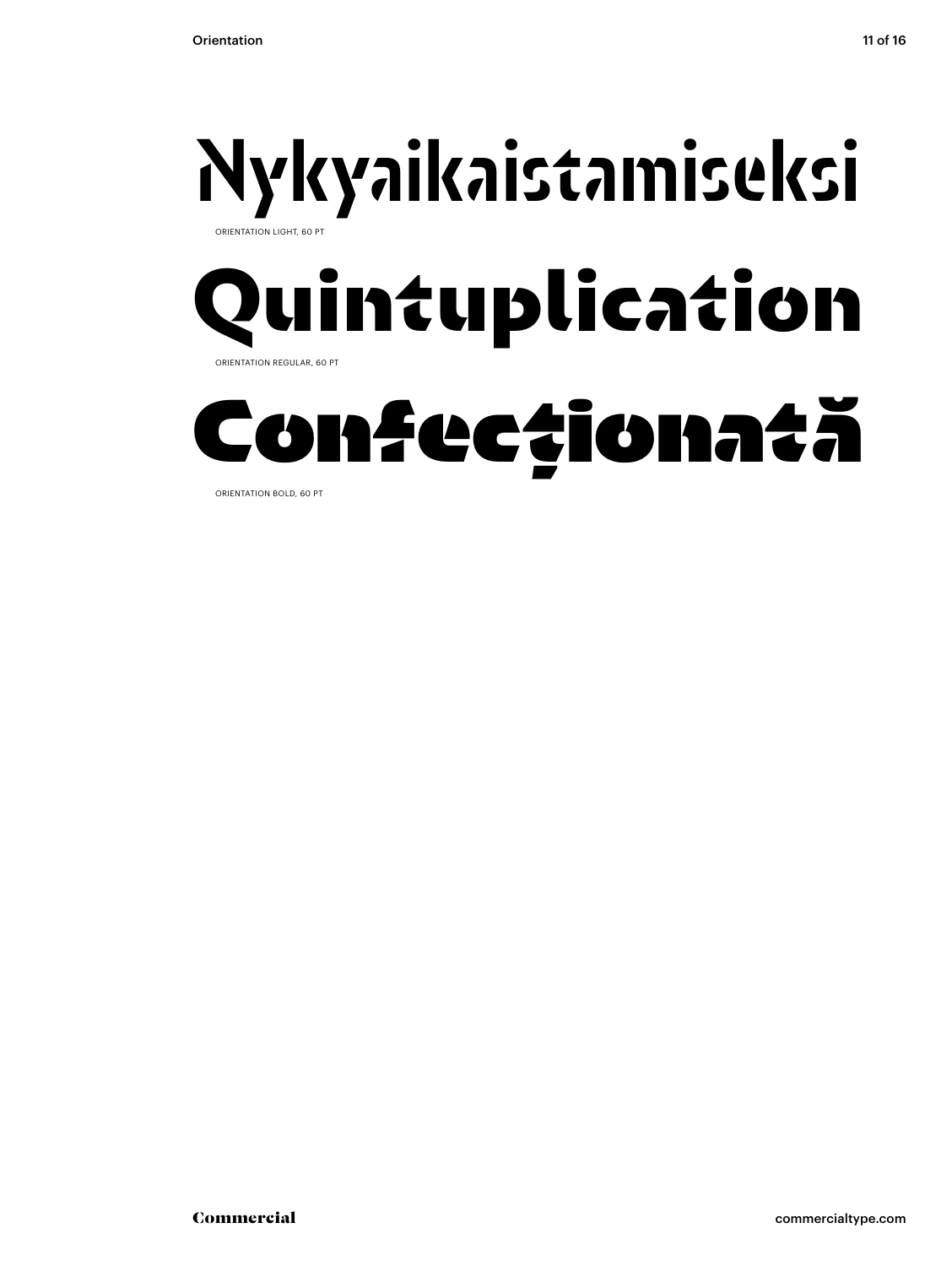

ORIENTATION LIGHT ITALIC, 60 PT



ORIENTATION REGULAR ITALIC, 60 PT



ORIENTATION BOLD ITALIC, 60 PT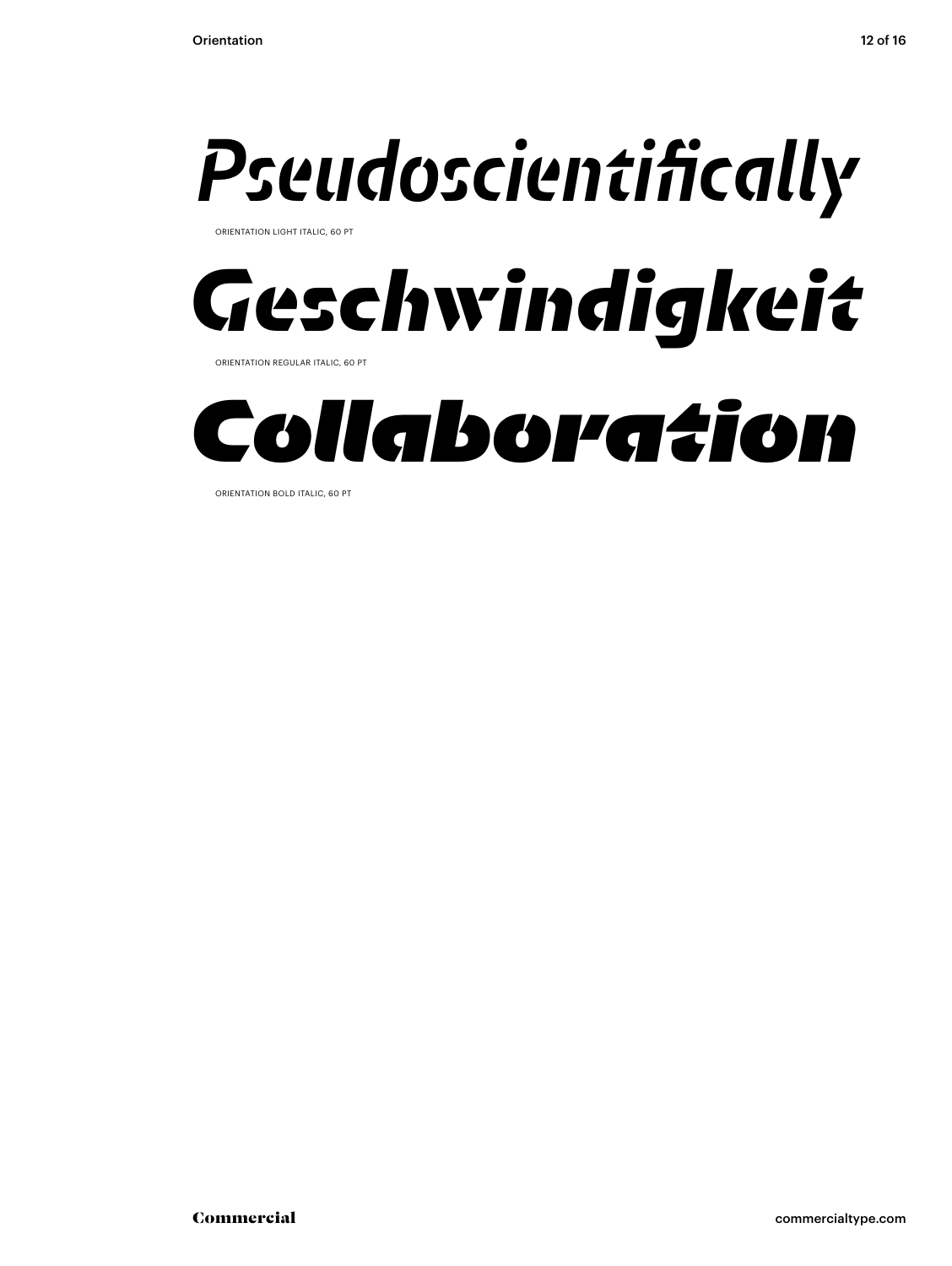| UPPERCASE                                      | ABCDEFGHIJKLHNOPQRSTUYWXYZ                                                                                                                                                                           |
|------------------------------------------------|------------------------------------------------------------------------------------------------------------------------------------------------------------------------------------------------------|
| LOWERCASE                                      | abcdefghijklmnopqrstuvwxyz                                                                                                                                                                           |
| STANDARD PUNCTUATION                           |                                                                                                                                                                                                      |
| ALL CAP PUNCTUATION                            | ii---()[]{}/ \@«»<>                                                                                                                                                                                  |
| LIGATURES                                      |                                                                                                                                                                                                      |
| PROPORTIONAL LINING<br>default figures         | \$£€¥1234567890¢%‰ <sup>ao#</sup> °<+=-×÷>'"                                                                                                                                                         |
| PREBUILT FRACTIONS                             | $\frac{1}{2}$ $\frac{1}{3}$ $\frac{1}{2}$ $\frac{1}{3}$ $\frac{1}{4}$ $\frac{1}{2}$ $\frac{1}{4}$ $\frac{1}{2}$ $\frac{1}{8}$ $\frac{1}{2}$ $\frac{1}{8}$ $\frac{1}{16}$ $\frac{1}{2}$ $\frac{1}{8}$ |
| <b>NUMERATORS &amp;</b><br><b>DENOMINATORS</b> | 1234567890/1234567890                                                                                                                                                                                |
| <b>SUPERSCRIPT &amp;</b><br><b>SUBSCRIPT</b>   | -  1234567890  -  <sub>1234567890</sub>                                                                                                                                                              |
| STYLISTIC ALTERNATES                           | BRS jlv fi fl ffi ffl & 2 % ŔŖŘŚŜŞŠŞ ĵĺḷľŀłŵẁŵŭji<br>V jlv fj fl ffj ffl % ÝŶŸŶ ĵŵẁýŸij<br>W wl A M % ŴŴŴ ĺļlŀŧŵŵŵ                                                                                   |
| <b>ACCENTED UPPERCASE</b>                      | ÁÂÀÄÅÄĂĂĀĄÅÆÆÇČČČŎĐÉÊÈËËĖĒĘĞ<br>ĜĢĠĦĤĺĨÌĬĨĮĨĬĴĶŁĹĽĻĹŇŇŇŊŎÔŎÖÖŐ<br>ŌØØŒŔŘRŠŚŞŜŞÞŤŢŦÚÛÙÜŬŰŪYŮŬŴ<br>ŴŴŴŶŶŶŸIJŽŹŻ                                                                                        |
| ACCENTED LOWER CASE                            | áâàääääāąåææçćčĉċďđðéêèëĕėēçğĝģģħĥ<br>ıíîìïiijïĭĵķłĺľļŀñńňn'nŋóôòööőōøøœŕřŗßš<br>śşŝşþť¢ŧúûùüŭűūyůüẃŵŵŸýŷỳÿijžźż                                                                                     |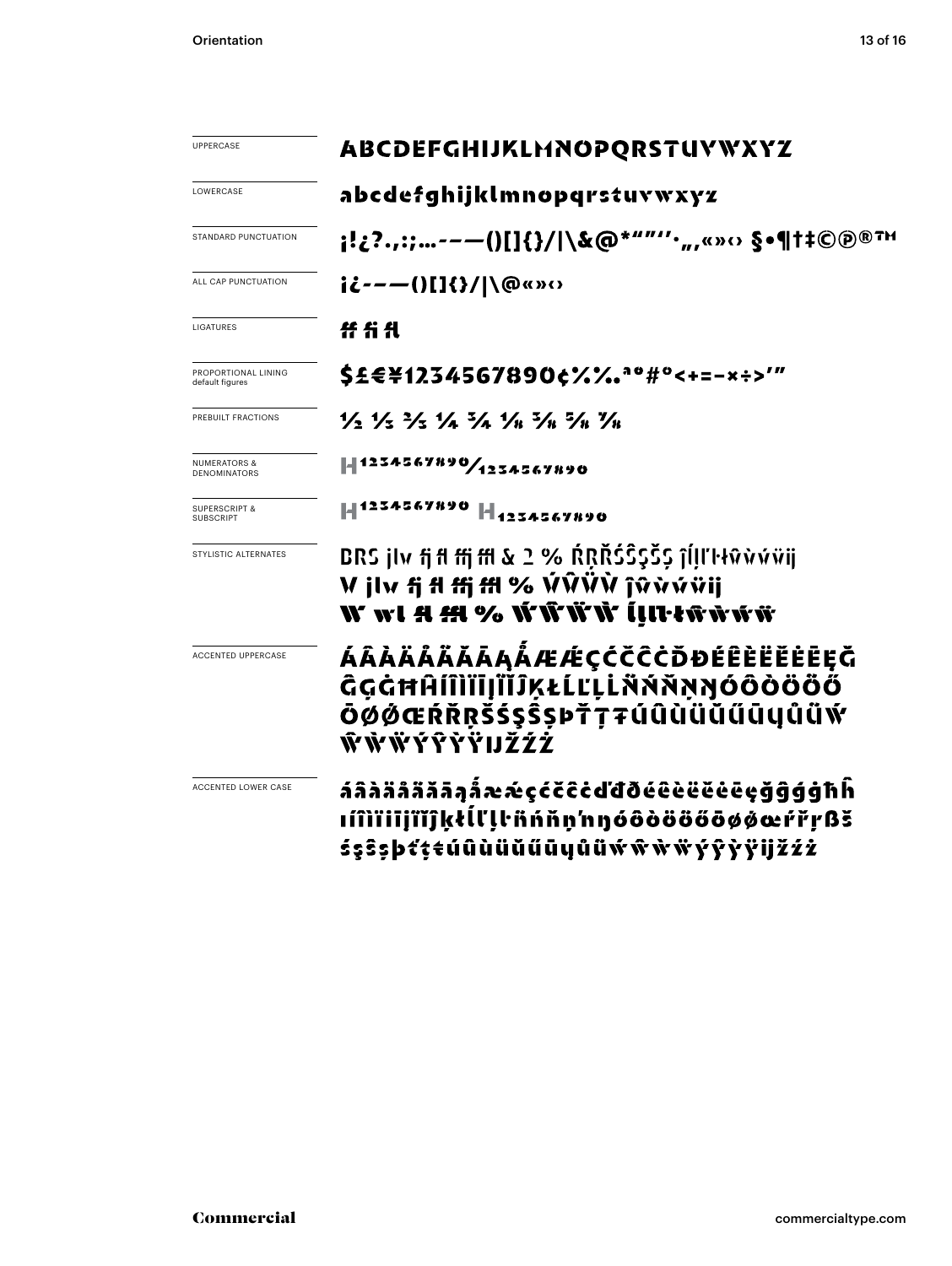| UPPERCASE                                    | ABCDEFGHIJKLMNOPQRSTUYWXYZ                                                                                                                                                                                                                                                                                          |
|----------------------------------------------|---------------------------------------------------------------------------------------------------------------------------------------------------------------------------------------------------------------------------------------------------------------------------------------------------------------------|
| LOWERCASE                                    | abcdefghijklmnopqrstuvwxyz                                                                                                                                                                                                                                                                                          |
| STANDARD PUNCTUATION                         | ;!¿?.,:;--—()[]{}/ \&@*""''·",«»‹› §•¶†‡©@®™                                                                                                                                                                                                                                                                        |
| ALL CAP PUNCTUATION                          | ii---()[]{}/ \@«»‹›                                                                                                                                                                                                                                                                                                 |
| LIGATURES                                    | ###                                                                                                                                                                                                                                                                                                                 |
| PROPORTIONAL LINING<br>default figures       | \$£€¥1234567890¢%%.ªº#°<+=-×÷>′″                                                                                                                                                                                                                                                                                    |
| PREBUILT FRACTIONS                           | $\frac{1}{2}$ $\frac{1}{2}$ $\frac{1}{2}$ $\frac{1}{2}$ $\frac{1}{2}$ $\frac{1}{2}$ $\frac{1}{4}$ $\frac{1}{2}$ $\frac{1}{4}$ $\frac{1}{2}$ $\frac{1}{4}$ $\frac{1}{4}$ $\frac{1}{4}$ $\frac{1}{4}$ $\frac{1}{4}$ $\frac{1}{4}$ $\frac{1}{4}$ $\frac{1}{4}$ $\frac{1}{4}$ $\frac{1}{4}$ $\frac{1}{4}$ $\frac{1}{4}$ |
| NUMERATORS &<br><b>DENOMINATORS</b>          | 41234567890/1234567890                                                                                                                                                                                                                                                                                              |
| <b>SUPERSCRIPT &amp;</b><br><b>SUBSCRIPT</b> | 1234567890   1 <sub>123456</sub> 7890                                                                                                                                                                                                                                                                               |
| STYLISTIC ALTERNATES                         | BRS jlv fj fl ffj ffl & 2 % ŔŖŘŚŜŞŠŞ ĵĺļľŀłŵvúŭij<br>V jlv fj fl ffj ffl % ÝŴŸŇ ĵŵẁŵïji<br>W w <i>l A M %</i> W W W V <i>[III·tw</i> w w w                                                                                                                                                                          |
| <b>ACCENTED UPPERCASE</b>                    | ÁÂÀÄÅÄĂĂĀĄÅÆÆÇČČČŎĐÉÊÈËËĖĒĘĞ<br>ĜĢĠĦĤĺĨÌĬĨĮĨĬĴĶŁĹĽĻĿÑŃŇŅŊÓÔŎÖŐŐŐ<br>ØØŒŔŘŖŠŚŞŜŞÞŤŢŦŰÛÙÜŬŰŪŲŮŮŴŴ<br><u>ŴŴŶŶŶŸIJŽŹŻ</u>                                                                                                                                                                                               |
| ACCENTED LOWER CASE                          | áâàäåããāąå̂ææçćčĉċďđðéêèëëēçğĝģģħĥ<br>ıíîìïiijïĭĵķłĺlļŀñńňṇ'nŋóôòööőōøøœŕřŗßšś<br>şŝşþť¢ŧúûùüŭűūyůüẃŵŵwyŷỳÿijžźż                                                                                                                                                                                                    |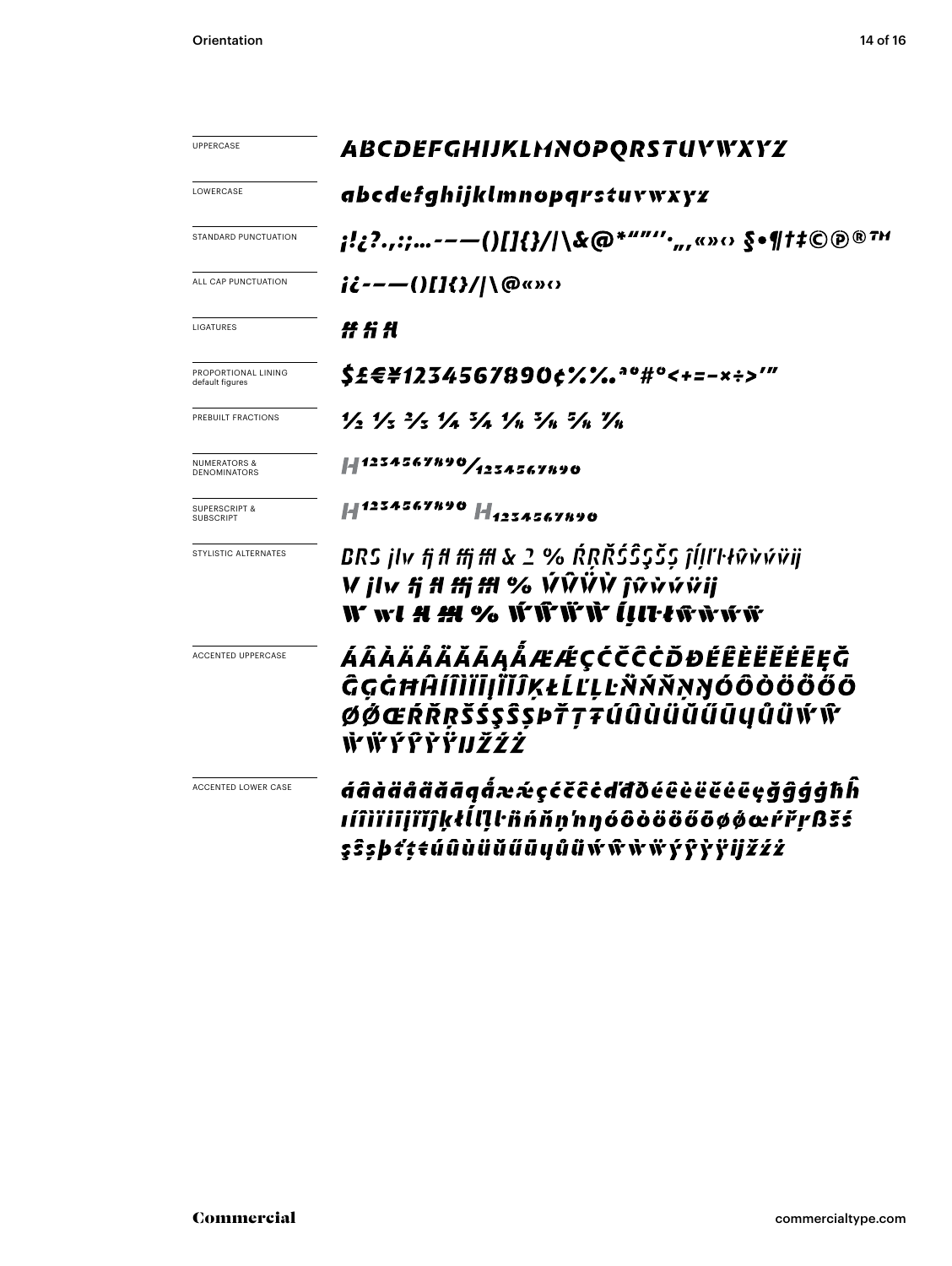### **OPENTYPE FEATURES** FAMILY WID

ALL CAPS opens up spacing, moves punctuation up

PROPORTIONAL LINING default figures

FRACTIONS ignores numeric date format

SUPERSCRIPT/SUPERIOR

SUBSCRIPT/INFERIOR

DENOMINATOR for making arbitrary fractions

NUMERATOR for making arbitrary fractions

LANGUAGE FEATURE Română (Romanian) s accent

**OPENTYPE FEATURES** ROMAN & ITALIC

STYLISTIC SET 01 alternate W w (Light + Regular)

STYLISTIC SET 02 alternate W w (Bold)

STYLISTIC SET 03 alternate j (Light + Regular)

STYLISTIC SET 04 alternate l (Light + Regular)

STYLISTIC SET 05 alternate l (Bold)

STYLISTIC SET 06 alternate % (all weights)

STYLISTIC SET 07 alternate B R S 2 & (Light) \$21,460 €1.895 ¥78,431 \$21,460 €1.895 ¥78,431 21/03/10 and 2 1/18… 21/03/10 and 21/18 461/920  $x158 + y23 \times z18 - a4260$   $x^{158} + y^{23} \times z^{18} - a^{4260}$  $x158 \div y23 \times z18 - a4260$   $x_{158} \div y_{25} \times z_{18} - a_{4260}$ 0123456789 0123456789 0123456789 0123456789 0123456789 0123456789 0123456789 0123456789

### CONSTIINTA stiintifice CONSTIINTA stiintifice

### **DEACTIVATED**

Readjusting conjectures Readjusting conjectures All film in a single frame All film in a single frame **Final control realized Final control realized** Between 6 – 19% of GDP Between 6 – 19% of GDP S&P BRW 250 Small Cap Index S&P BRW 250 Small Cap Index **Wasn't overwhelming**

Whistleblower bulwarks Whistleblower bulwarks **Wasn't overwhelming**

¿New «Chips» @ £4.65? ¿NEW «CHIPS» @ £4.65?

**DEACTIVATED ACTIVATED**

**ACTIVATED**